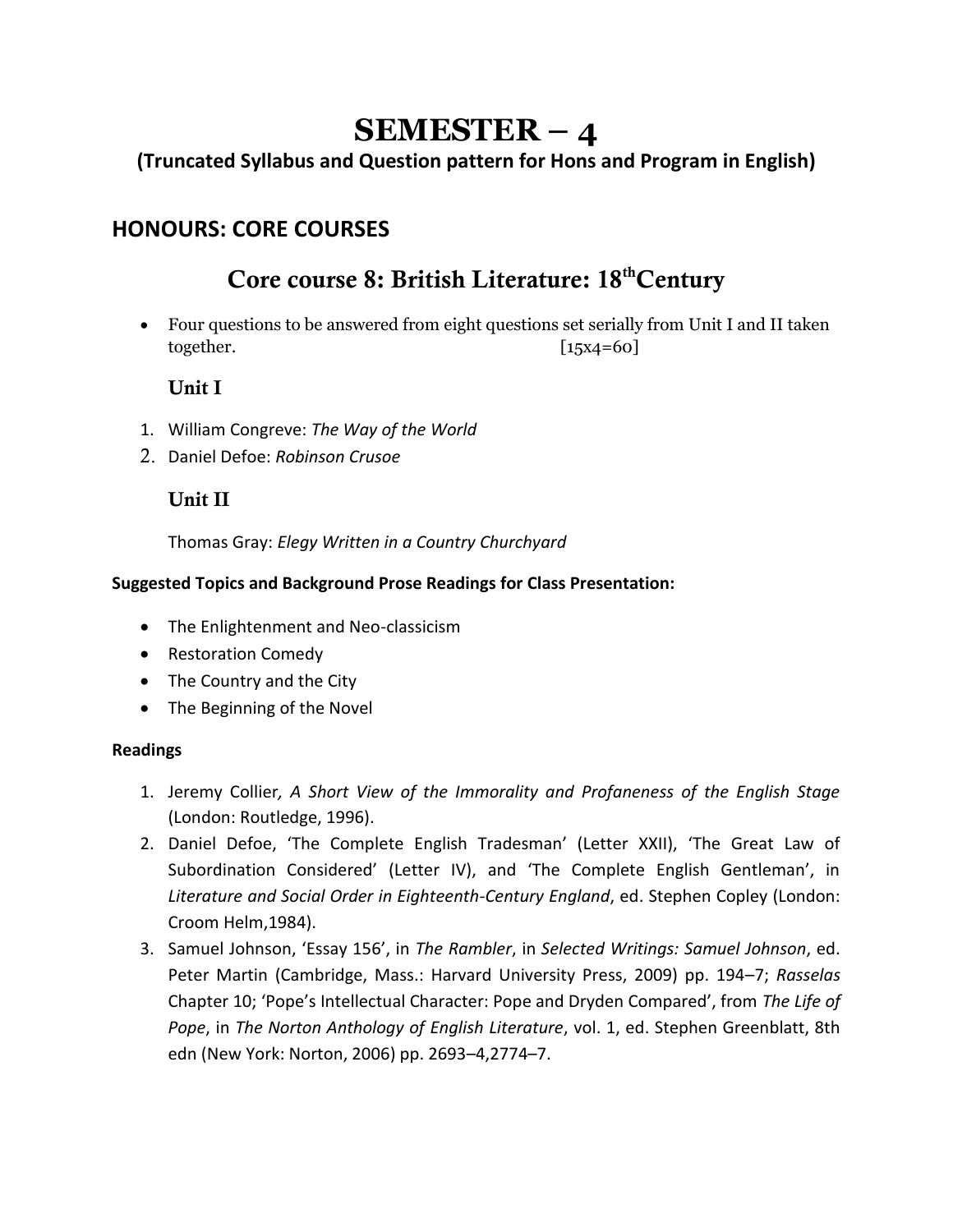# Core Course 9: British Romantic Literature

• Three questions to be answered from eight questions set serially and covering all the poets from Units I, II and III taken together. [15x3=45]

### Unit I

William Blake – *Introduction to the Songs of Innocence:* 'The Lamb', *Songs of Experience: '*The Tyger'

### Unit II

- 1. William Wordsworth:*Tintern Abbey*
- 2. Samuel Taylor Coleridge: *Kubla Khan*

#### Unit III

- 1. Lord George Gordon Noel Byron: *On the Castle of Chillon*
- 2. Percy Bysshe Shelley: *Ode to the West Wind*, *Ozymandia*s
- 3. John Keats: *Ode to a Nightingale*, *Ode to Autumn*

• One question to be answered from three questions asked serially from the text in Unit IV.  $[15x1=15]$ 

### Unit IV

Mary Shelley: *Frankenstein*

#### **Suggested Topics and Background Prose Readings for Class Presentation:**

- Literature and French Revolution
- Conception of Nature
- Reason and Romantic Imagination
- The Gothic

#### **Readings**

1. William Wordsworth, 'Preface to Lyrical Ballads', in *Romantic Prose and Poetry*, ed. Harold Bloom and Lionel Trilling (New York: OUP, 1973) pp.594–611.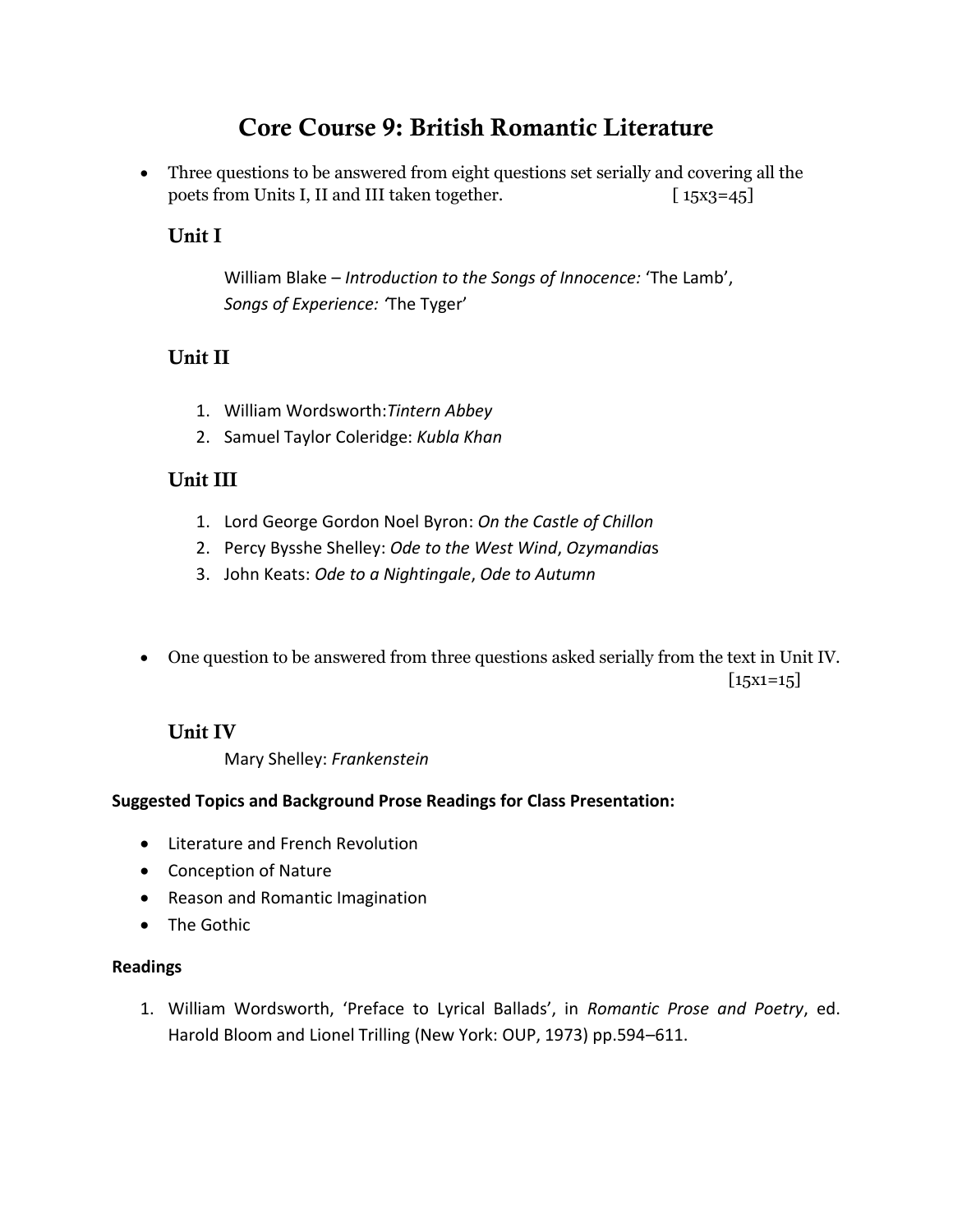- 2. John Keats, 'Letter to George and Thomas Keats, 21 December 1817', and 'Letter to Richard Woodhouse, 27 October, 1818', in *Romantic Prose and Poetry*, ed. Harold Bloom and Lionel Trilling (New York: OUP, 1973) pp. 766–68,777– 8.
- 3. Jean-Jacques Rousseau, 'Preface' to *Emile or Education*, tr. Allan Bloom (Harmondsworth: Penguin, 1991).
- 4. Samuel Taylor Coleridge, *Biographia Literaria*, ed. George Watson (London: Everyman, 1993) chap. XIII, pp. 161–66.

# Core Course10: British Literature: 19th Century

• Two questions to be answered from four questions set serially from the two texts in Unit  $\left[15x2=30\right]$ 

#### Unit I

- 1. Jane Austen: *Pride and Prejudice*
- 2. Charles Dickens: *A Tale of Two Cities*
- Two questions to be answered from four questions set serially from the two poets in Unit  $[15x2=30]$

### Unit II

- 1. Alfred Tennyson: *The Lady of Shalott*, *Ulysses*,
- 2. Robert Browning: *My Last* Duchess, *The Last Ride Together*

#### **Suggested Topics and Background Prose Readings for Class Presentation:**

- Utilitarianism
- The 19thCentury Novel
- Marriage and Sexuality
- The Writer and Society
- Faith and Doubt
- The Dramatic Monologue

#### **Readings**

1. Karl Marx and Friedrich Engels, 'Mode of Production: The Basis of Social Life', 'The Social Nature of Consciousness', and 'Classes and Ideology', in *A Reader in Marxist Philosophy*,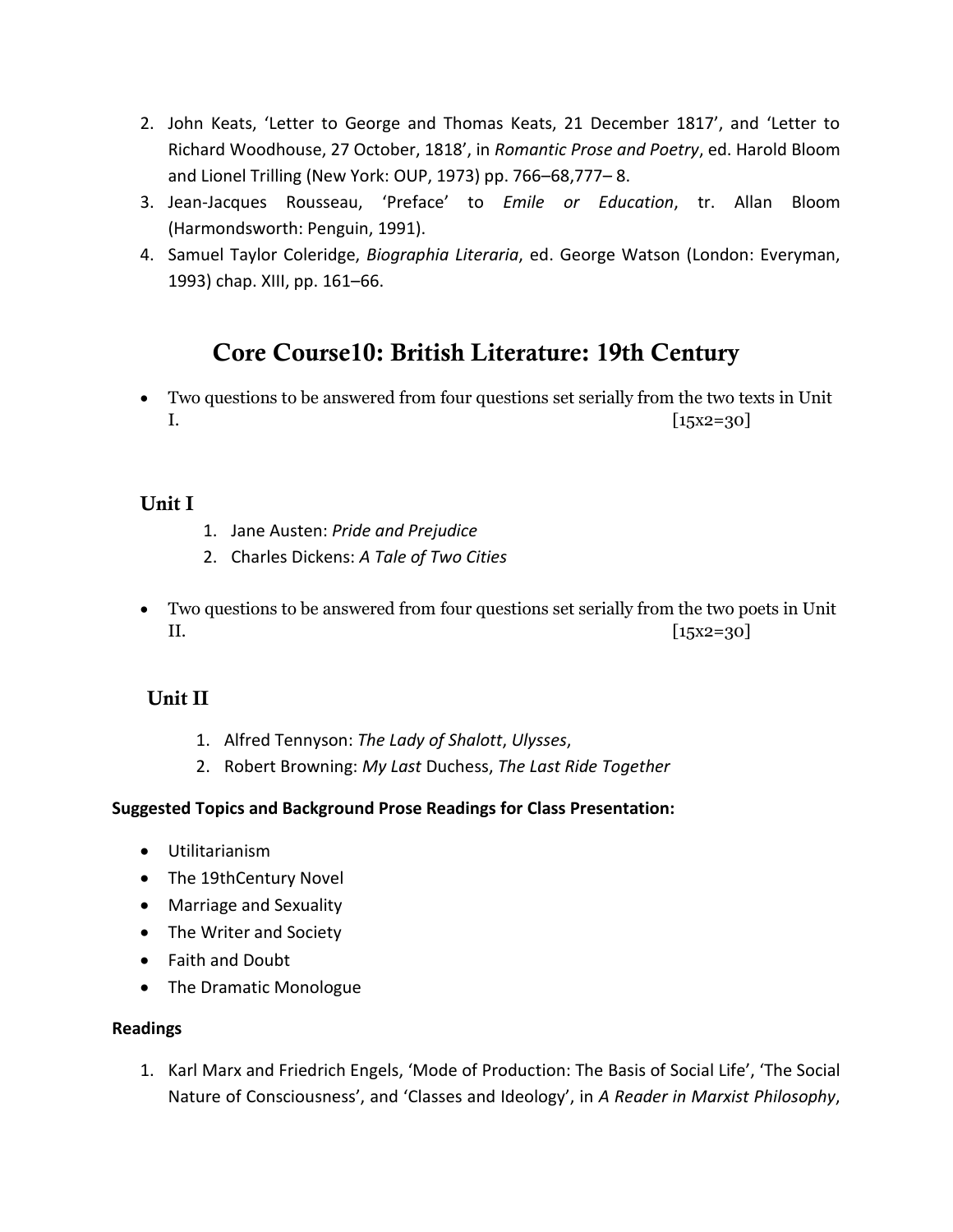ed. Howard Selsam and Harry Martel (New York: International Publishers,1963) pp. 186– 8, 190–1,199–201.

2. Charles Darwin, 'Natural Selection and Sexual Selection', in *The Descent of Man in The Norton Anthology of English Literature*, 8th edn, vol. 2, ed. Stephen Greenblatt (New York: Northon, 2006) pp.1545–9. John Stuart Mill, *The Subjection of Women in Norton Anthology of English Literature*, 8th edn, vol. 2, ed. Stephen Greenblatt (New York: Norton, 2006) chap.1, pp. 1061–9.

# **HONOURS: ELECTIVE COURSE:**

# **Generic Elective (GE)**

### **Paper 2: Selections from European Literature**

• Two questions to be answered from six questions set serially from the three poets in Unit  $[15x2=30]$ 

#### **Unit I:**

- 1. William Shakespeare: Sonnet nos. 18,64,65,73
- 2. William Wordsworth: *Lucy Poems*
- 3. W.H. Auden: *The Unknown Citizen*
- One question to be answered from four questions set serially from the two texts in Unit II.  $[15x1=15]$

#### **Unit II:**

- 1. V. Woolf: *The Duchess and the Jeweller*
- 2. George Orwell: *Shooting an Elephant*
- One question to be answered from four questions set serially from the two texts in Unit III.  $[15x1=15]$

#### **Unit III:**

**William Shakespeare:** *Macbeth*, *Twelfth Night*

## **ELECTIVE FOR BOTH HONS (CC=SEC) AND PROG (DSC1=SEC1):**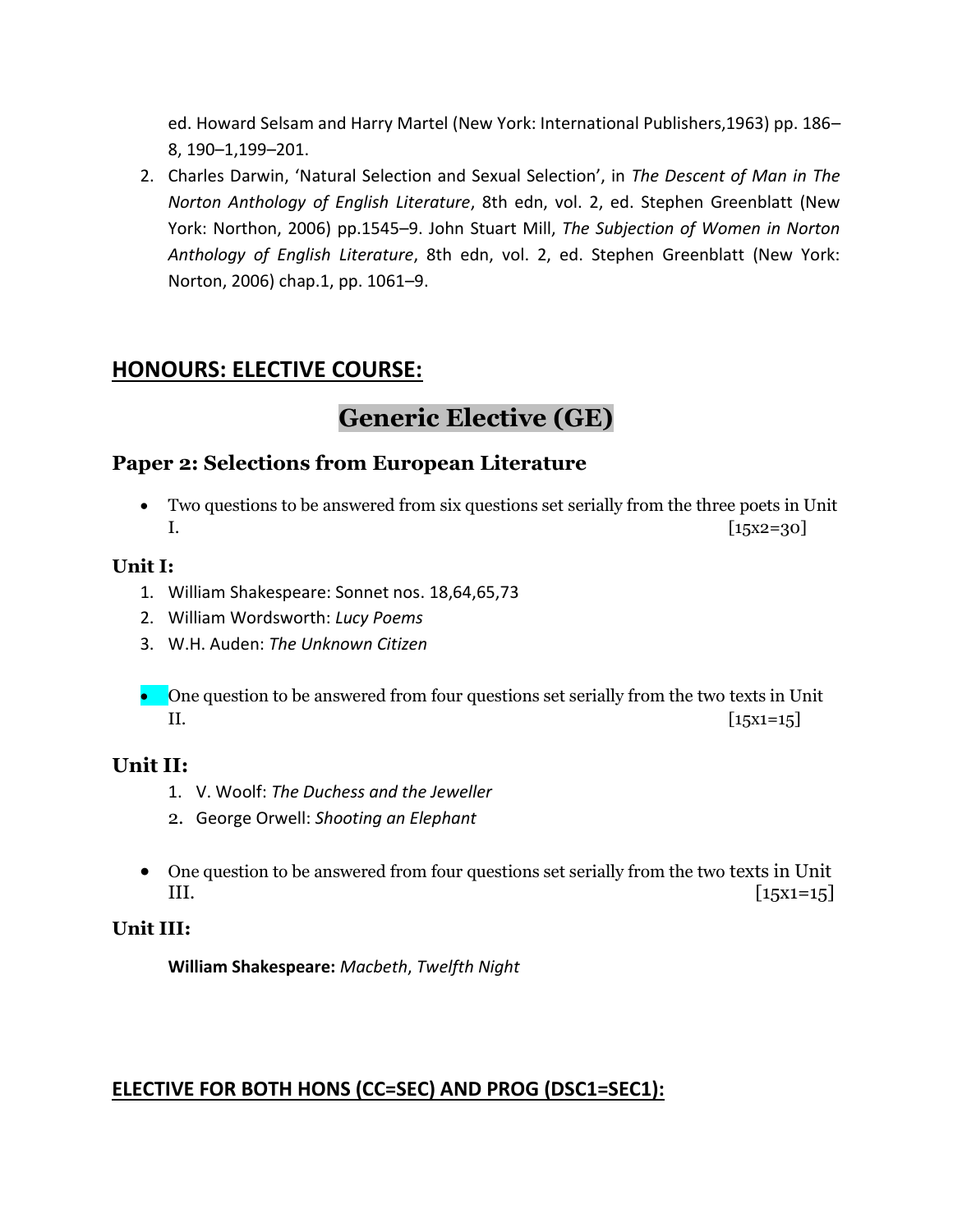# **Ability Enhancement Elective Course Skill Enhancement Course (SEC)**

# **Paper: Business Communication**

- Four questions to be answered from ten questions asked serially from topic numbers 1 to  $5.$  [15x4=60]
	- 1. Introduction to the essentials of Business Communication: Theory and practice
	- 2. Citing references, and using bibliographical and research tools
	- 3. Writing a project report
	- 4. Summarizing annual report of companies
	- 5. Writing minutes of meetings

#### **Suggested Readings:**

- 1. Scot, O.; *Contemporary Business Communication*. Biztantra, New Delhi.
- 2. Lesikar, R.V. & Flatley, M.E.; *Basic Business Communication Skills for Empowering the Internet Generation*, Tata McGraw Hill Publishing Company Ltd. NewDelhi.
- 3. Ludlow, R. & Panton, F.; *The Essence of Effective Communications*, Prentice Hall Of India Pvt. Ltd., New Delhi.
- 4. R. C. Bhatia, *Business Communication*, Ane Books Pvt Ltd, NewDelhi.
- 5. *English for Business communication*: 2nd edition, CUP by Simon Sweeney.

# **OR**

# **Paper: Technical Writing**

- Four questions to be answered from eight questions asked serially from all the topics combined. [15x4=60]
- 1. Communication: Language and communication, differences between speech and writing, distinct features of speech, distinct features of writing.
- 2. Writing Skills; Selection of topic, thesis statement, developing the thesis introductory, developmental, transitional and concluding paragraphs.
- 3. Technical Writing: Scientific and technical subjects; formal and informal writings; formal writings/reports, letters, notices.

#### **SUGGESTED READINGS**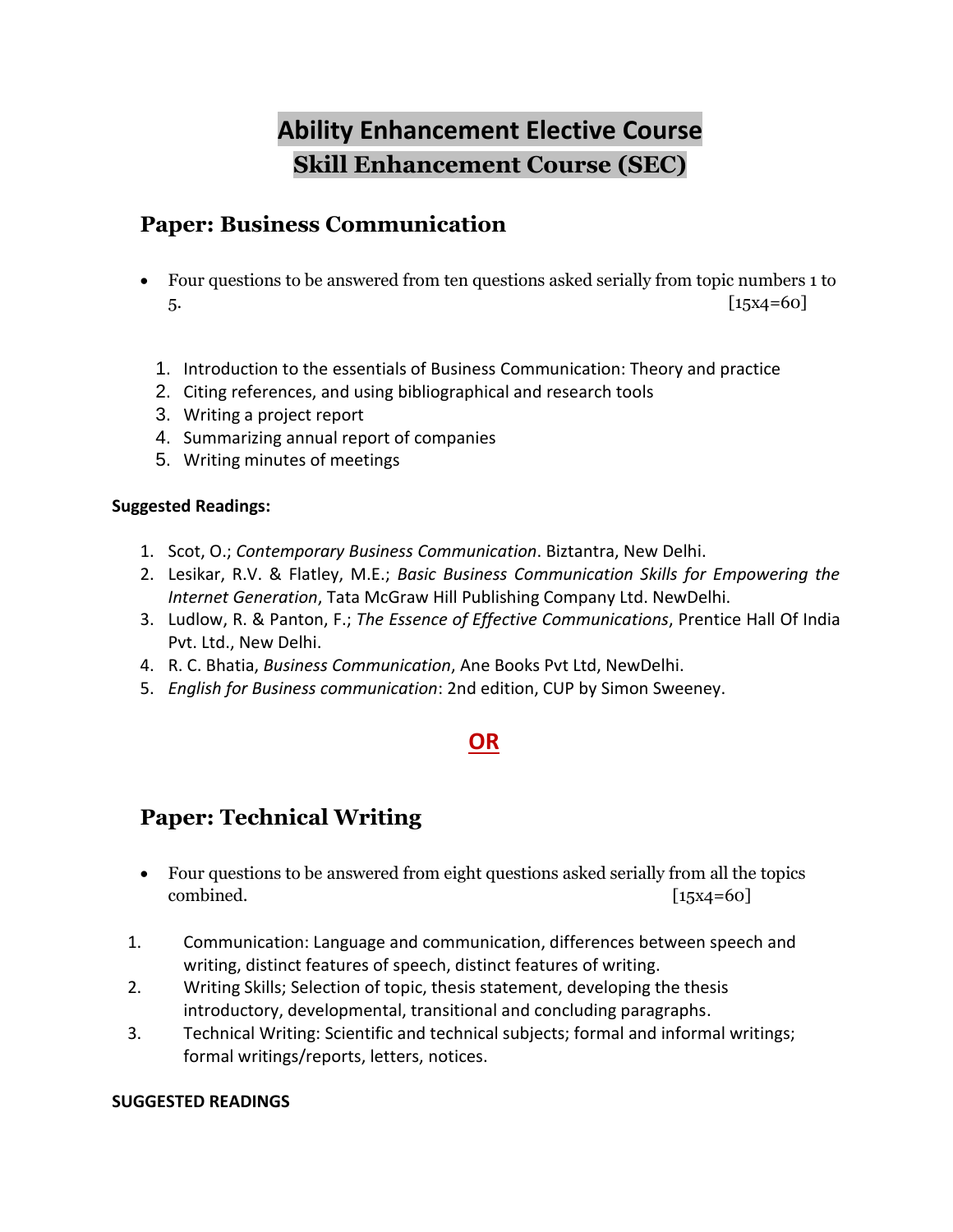- 1. M. Frank. *Writing as thinking: A guided process approach*, Englewood Cliffs, Prentice Hall Reagents.
- 2. L. Hamp-Lyons and B. Heasely.*Study Writing; A course in written English*. For academic and professional purposes, Cambridge Univ.Press.
- 3. R. Quirk, S. Greenbaum, G. Leech and J. Svartik.*A comprehensive grammar of the English language*, Longman,London.
- 4. Daniel G. Riordan & Steven A. Panley. "Technical Report Writing Today" Biztaantra.
- 5. N.P. Sudharshana& C. Savitha.*English for Technical Communication*, CUP.
- 6. L.Hamp-Lyons and B. Heasley.*Study Writing A Course in Written English for Academic and Professional Purposes*, CUP.

Additional Reference Books

7. Daniel G. Riordan, Steven E. Pauley.*Biztantra: Technical Report Writing Today*, 8th Edition (2004).

# **CORE COURSE FOR PROGRAM STUDENTS:**

# **Discipline Specific Core**

## **PAPER 4: Literary Cross Currents**

• Four questions to be answered from ten questions set serially and covering all the texts from Unit I and II.  $[15x4=60]$ 

### **Unit I:**

Mulk Raj Anand: *Coolie*

### **Unit II:**

**Poems:** The Eighteenth Century and the Romantic Age: Four Poems

- 1. William Blake: London.
- 2. William Wordsworth: Composed upon Westminster Bridge.
- 3. Samuel Taylor Coleridge: Frost at Midnight.
- 4. John Keats: To Autumn.

#### **Reading:**